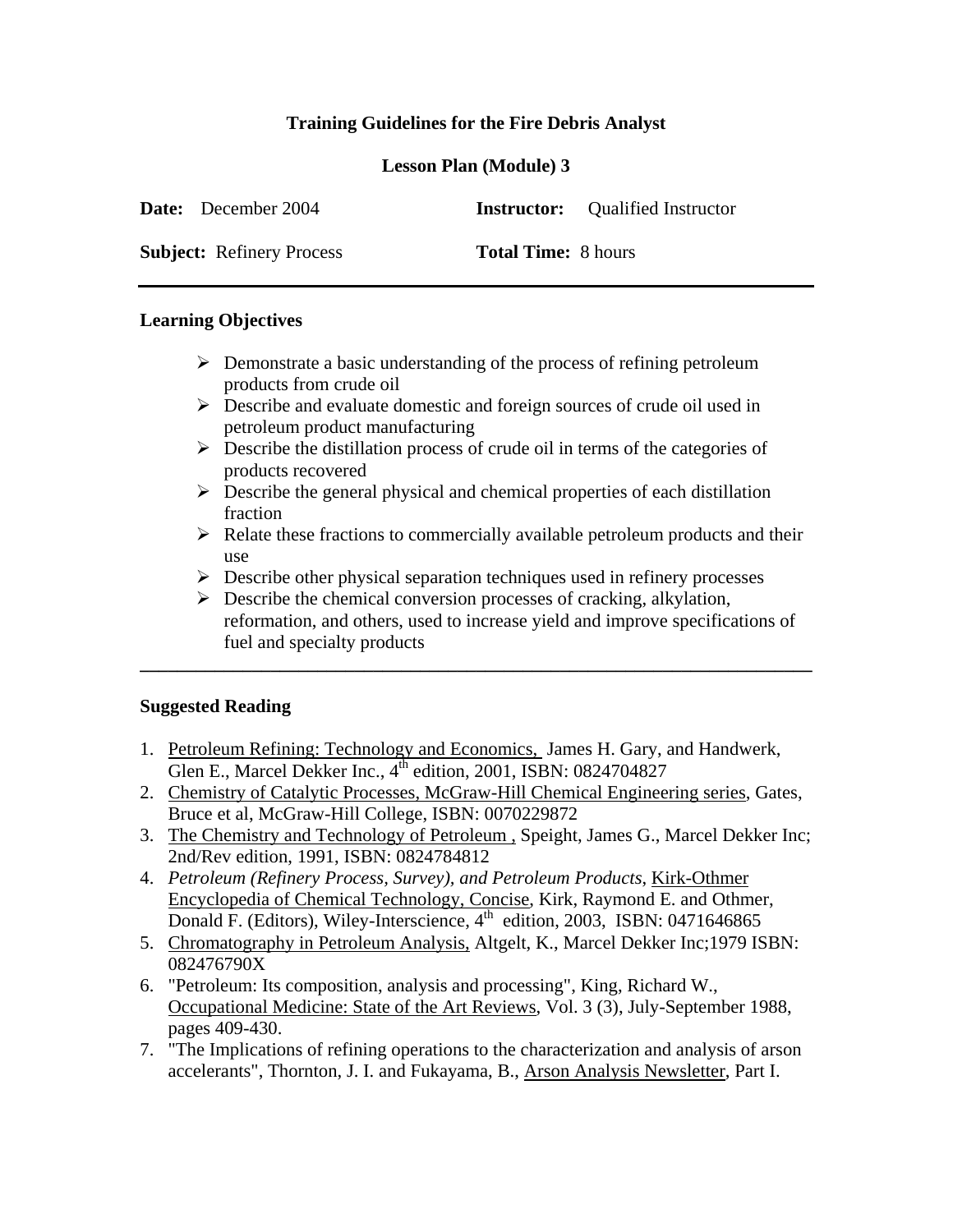Physical Separation, May 1-16, Part II. Chemical Conversions, Treating Processes, and Subsidiary Processes, August 1-16, 1979.

8. Petroleum Refining in Non-Technical Language, Leffler, William L., PennWell Corp., Tulsa, 3rd edition, 2000, ISBN: 087814776-4

## **Introduction**

This lesson will provide a brief history of the petroleum refining industry, crude oil sources, and a basic understanding of the processes of refining petroleum from crude oil. The student should gain an insight of how the raw product is manipulated to create products for a variety of purposes. The student should also learn the physical and chemical characteristics of the categories of petroleum products to assist in the identification of a specific product encountered in a forensic fire debris case.

### **Outline**

- 1. Crude Oil Sources and Composition
	- a. Domestic
	- b. Foreign
	- c. Miscellaneous sources, e.g. shale, tar sands, recycled
	- d. Varied amounts of hydrocarbons, sulfur, nitrogen, oxygen, trace metal
	- e. "Sweet" vs "Sour"
- 2. Refining Processes
	- a. Desalting
	- b. Various physical separations processes
	- c. Distillation fractions
	- d. Physical and chemical properties of distillation fractions
	- e. Various chemical conversion processes
	- f. Increasing yield
	- g. Improving specifications, i.e. octane, cetane
	- h. Additive packages
	- i. Blending
- 3. Relating Refinery Fractions to Commercially Available Products
- 4. Distribution
	- a. Pipeline
	- b. Tankers
	- c. Trucks
	- d. Storage
	- e. Exchange agreements
- 5. Obtaining Specific Product Information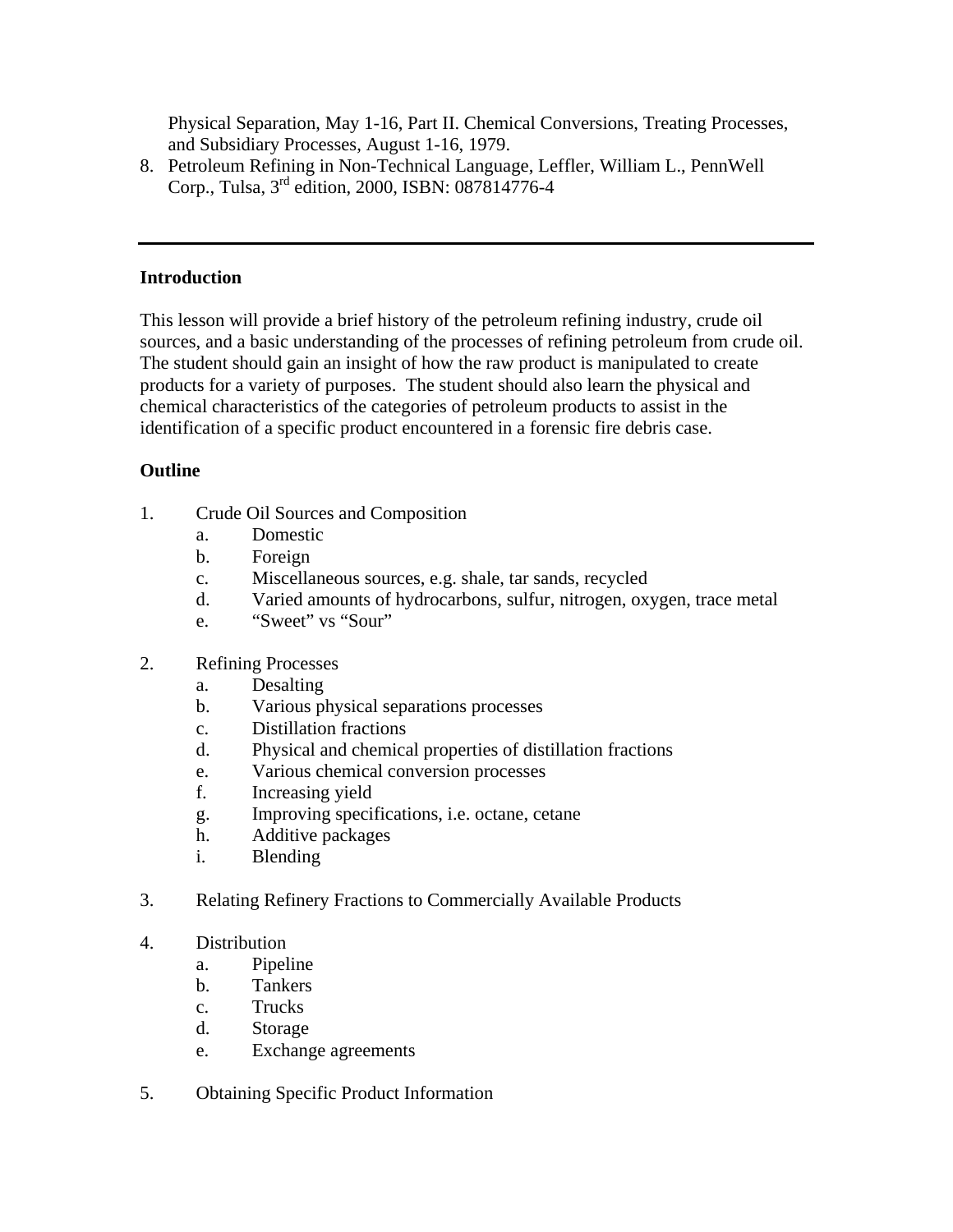### **Teaching Aids**

 Handout PowerPoint presentation Interpretation of MSDS, other manufacturer product information Refinery tour (real or virtual)

### **Summary**

Knowledge of the varied properties of crude oil and of the various methods used to process crude oil to obtain the many specific petroleum products will assist the fire debris analyst in interpreting chromatographic results and comparing evidentiary samples to commercially available products.

**\_\_\_\_\_\_\_\_\_\_\_\_\_\_\_\_\_\_\_\_\_\_\_\_\_\_\_\_\_\_\_\_\_\_\_\_\_\_\_\_\_\_\_\_\_\_\_\_\_\_\_\_\_\_\_\_\_\_\_\_\_\_\_\_\_\_\_\_\_\_\_\_** 

### **Test Questions**

- 1. The cracking process is a chemical conversion process to convert saturated hydrocarbons to aromatic compounds. True or **False** *The reformation process is a chemical conversion process to convert saturated hydrocarbons to aromatic compounds*.
- 2. Sweet crude oil has a sulfur content below .9 wt percent. True or **False** *Sweet crude oil has a sulfur content below .5 wt percent.*
- 3. Most modern refinery operations accomplish desalting by mixing the crude oil with water and allowing salts to settle in the bottom layer of brine. True or **False** *Most modern refinery operations accomplish desalting by high voltage electrostatic separations. Settlement is an older technique.*
- 4. Kerosene is an example of a blended petroleum product. True or **False** *Kerosene is an example of a straight run distillation petroleum product.*
- 5. The purpose of alkylation is to create products to blend into gasoline for the purpose of improving ignition quality. **True** or False
- 6. Crude oil from different regions contains paraffins, cycloparaffins, olefins, and aromatics which vary in percent amount present depending on the region of origin. True or **False**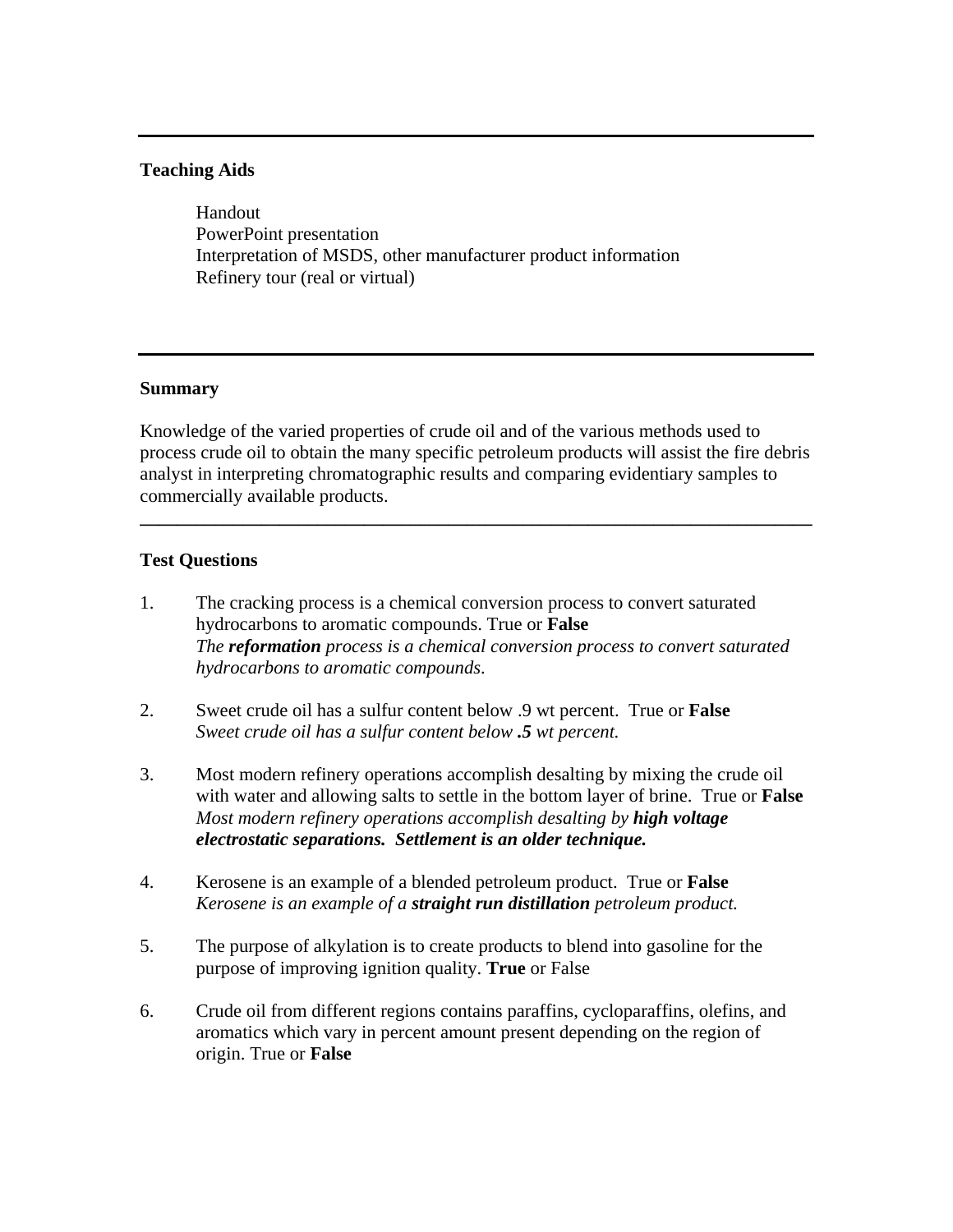*Crude oil from different regions contains paraffins, cycloparaffins, no olefins, and aromatics which vary in percent amount present depending on the region of origin.*

- 7. Isopars are a light to medium straight run petroleum distillation product. True or **False** *Isopars are a light to heavy specialty petroleum product*.
- 8. Mineral spirits used as dry cleaning fluid is called Stoddard solvent. **True** or False
- 9. Small amounts of isopentane and butane might have been added to gasoline to make a car easier to start in cold weather. **True** or False
- 10. Crudes of older geologic age generally contain higher quantities of normal paraffins. **True** or False
- 11. Aviation gas and JP-4 are chemically similar products used by the aviation industry. True or **False** *Av gas is a light range petroleum product while JP is heavy range petroleum product.*
- 12. Light straight run gasoline is a mixture of C5-C15 hydrocarbons. True or **False** *C5-C11*
- 13. Kerosene was patented by Canadian geologist Abraham Gesner in 1854. **True** or False
- 14. In the distillation process, crude oil is preheated to 425 F. True or **False** *In the distillation process, crude oil is preheated to 600 F by counter current heat exchangers or either to 700-750 F in a fired furnace, and introduced near the bottom on a distillation column, where steam is introduced.*
- 15. For all questions above answered False, correct the statement to make the statement true.
- 16. List 5 refinery processes used to physically separate crude oil. Briefly describe how the processes accomplish separation.
- 17. List 5 refinery process used to chemically separate crude oil. Briefly describe how the processes accomplish separation.
- 18. List the 6 primary straight run products which result from fractional distillation of crude oil. For 3 of these, list 3 common commercially available products.
- 19. Explain octane numbers.